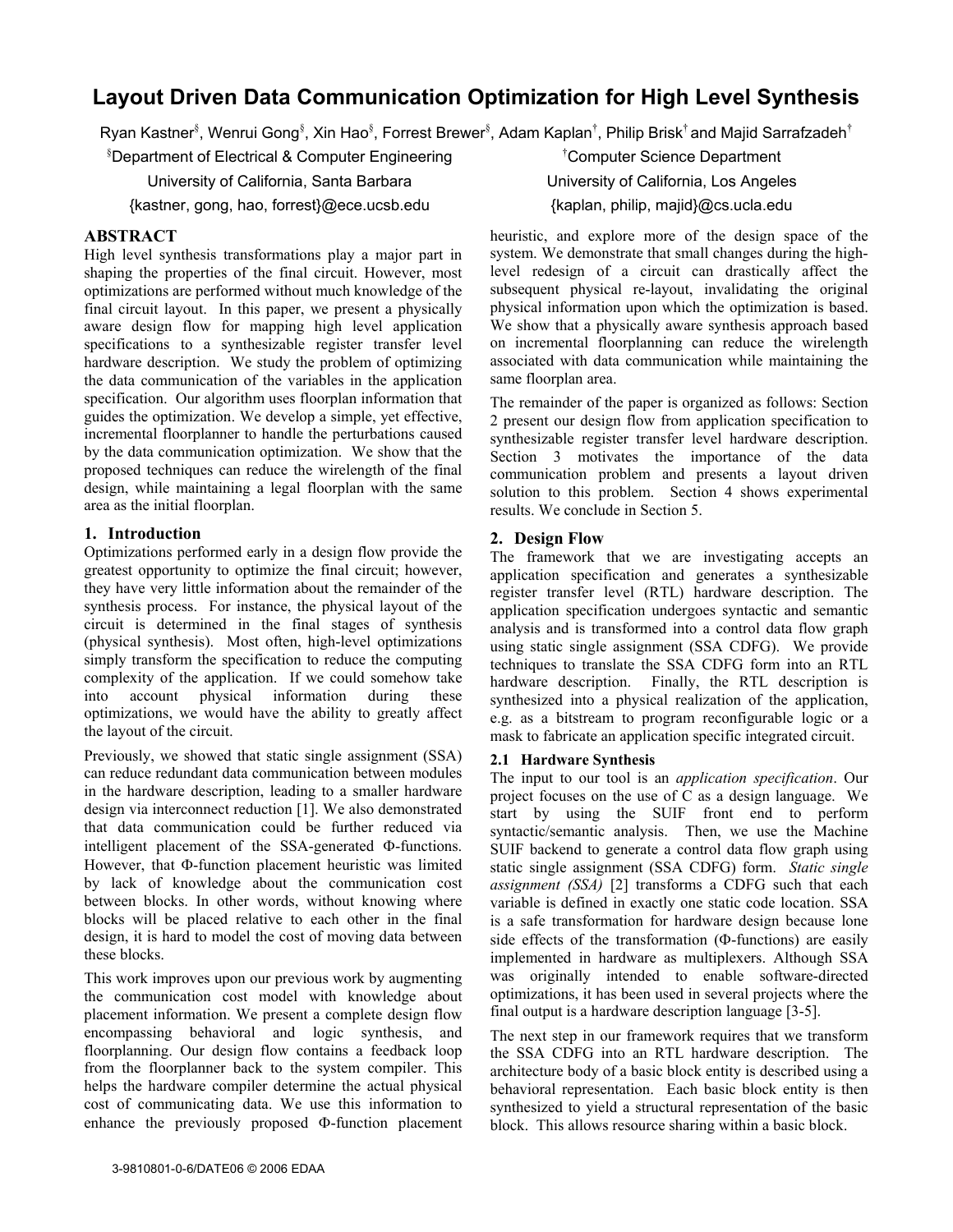After every basic block entity is synthesized, we generate a CFG entity. Each of the basic block entities is a block in the CFG entity. Then, we determine the control and data communications between the basic blocks. Distributed controllers within each basic block entity use handshaking to transfer control from one basic block to another. The data communication is determined using SSA. Section 3 describes exactly how this is done and presents a layout driven algorithm that optimizes the SSA form by moving and replicating Φ-functions to minimize the wirelength.

The entire design is finally realized as a two level hierarchical structural representation. We feed the design to a high level synthesis engine to get to a logic level structural representation. Then, we can hand off the design to any physical design tool to convert the RTL code into physical realization of the application.

## **2.2 Layout Driven High-level Transformations**

High level transformations play a large role in determining the final properties of the application mapping. Unfortunately, most transformations are performed without much knowledge of the final circuit layout. However, it is possible to make an initial decision, continue on with synthesis, glean information from the final design, and then reevaluate the initial transformation. The reanalysis will have actual cost characteristics of the physical hardware layout, allowing a more informed decision making process. The drawback of this iterative approach is the large amount of time that is required to perform physical synthesis of the application. However, we can determine an approximate physical layout through the use of a floorplan, which is extremely fast when compared to full physical synthesis.

There are a number of previous works that consider floorplanning when solving various high level synthesis problems. Prabhakaran and Banerjee [6] developed a simulated annealing algorithm for simultaneous scheduling, binding and floorplanning. Fang and Wong [7] also use simulated annealing to solve the problem of functional unit binding while considering floorplan information. Dougherty and Thomas [8] use placement information while performing scheduling, allocation and binding. Fasolt [9] optimizes bus topology while considering layout information. Tarafdar and Leeser [10] incorporate floorplanning information with their synthesis flow.

We use a design feedback loop in our design flow. The feedback loop works as follows: First, we perform original optimization (without considering layout information) and generate an initial floorplan. Based on the layout obtained from the floorplan, we perform physically aware optimizations. The optimizations often alter the area and dimensions of the floorplan modules. This creates two potential problems. First and foremost, the floorplan may no longer be legal due to overlapping modules. Secondly, the floorplan may no longer be optimal with respect to the set of modules given. Therefore, the initial floorplan must either be legalized or re-optimized. In either case, a new floorplan is necessary. The initial floorplan can be obtained using any general floorplanner; however, the subsequent floorplans should use an incremental floorplanner. Our layout driven

optimization step assumes that the initial floorplan is given, and optimizes data communication with respect to the locations of the modules given in that floorplan.

Consider the data communication problem (described in more detail in Section 3). The movement of Φ-functions corresponds to changing the physical location of the multiplexers, which in turn modifies the dimensions of the modules. Therefore, the initial floorplan becomes either illegal and/or sub-optimal. If a general floorplanner is used to generate the new legalized floorplan, the placement of modules within the new floorplan may be radically different from the initial floorplan. The data communication may no longer be optimized with respect to the current floorplan. If data communication is re-optimized, then another floorplan is required, and so on. From a conceptual standpoint, this feedback loop is neither likely to converge rapidly nor is it likely to produce ideal results. Our initial experiments attempted to perform layout driven data communication without an incremental floorplanner, i.e. we performed a full re-floorplanning. These results were mostly negative (see Section 4 for more details); we obtained worse wirelength due to the mismatch between the initial and subsequent floorplans.

On the other hand, if incremental floorplanning is used, then the newly generated floorplan will not deviate significantly from the initial floorplan. The new floorplan may be suboptimal; moreover data communication may not be minimized for this floorplan. Nevertheless, the incremental floorplan largely mimics the initial floorplan, therefore the data assumed in the initial optimization remains mostly valid. Conceptually, this feedback loop is more likely to converge quickly and produce a well-optimized design than performing a full re-floorplanning as described above.

## **2.3 Incremental Floorplanning**

We developed a simple incremental slicing floorplanner. We have not performed a detailed comparison with other incremental floorplanning algorithms, nor do we claim that our incremental algorithm gives better results. Our framework could easily incorporate other incremental floorplanners, e.g. ones that consider non-slicing floorplans or ones that minimize other metrics such as wirelength, area, congestion, etc.

We use a binary slicing tree and use the following definitions. A *basic module* is a block (corresponding to a basic block entity from Section 2) that cannot be divided, i.e. the leaf nodes of slicing tree. A *super module* is a module that contains two or more basic modules. Every internal node of the slicing tree corresponds to a super module. The *area* of a module is the summation of areas of all the basic modules in the module. The *room* of a module is the total space taken by the module, which includes the area plus the white space. The area and room of a super module are the sum of area and room of two children in the slicing tree.

The input of our incremental floorplanner is the initial floorplan and a list of perturbations to the floorplan. The first step of our algorithm calculates the area and the room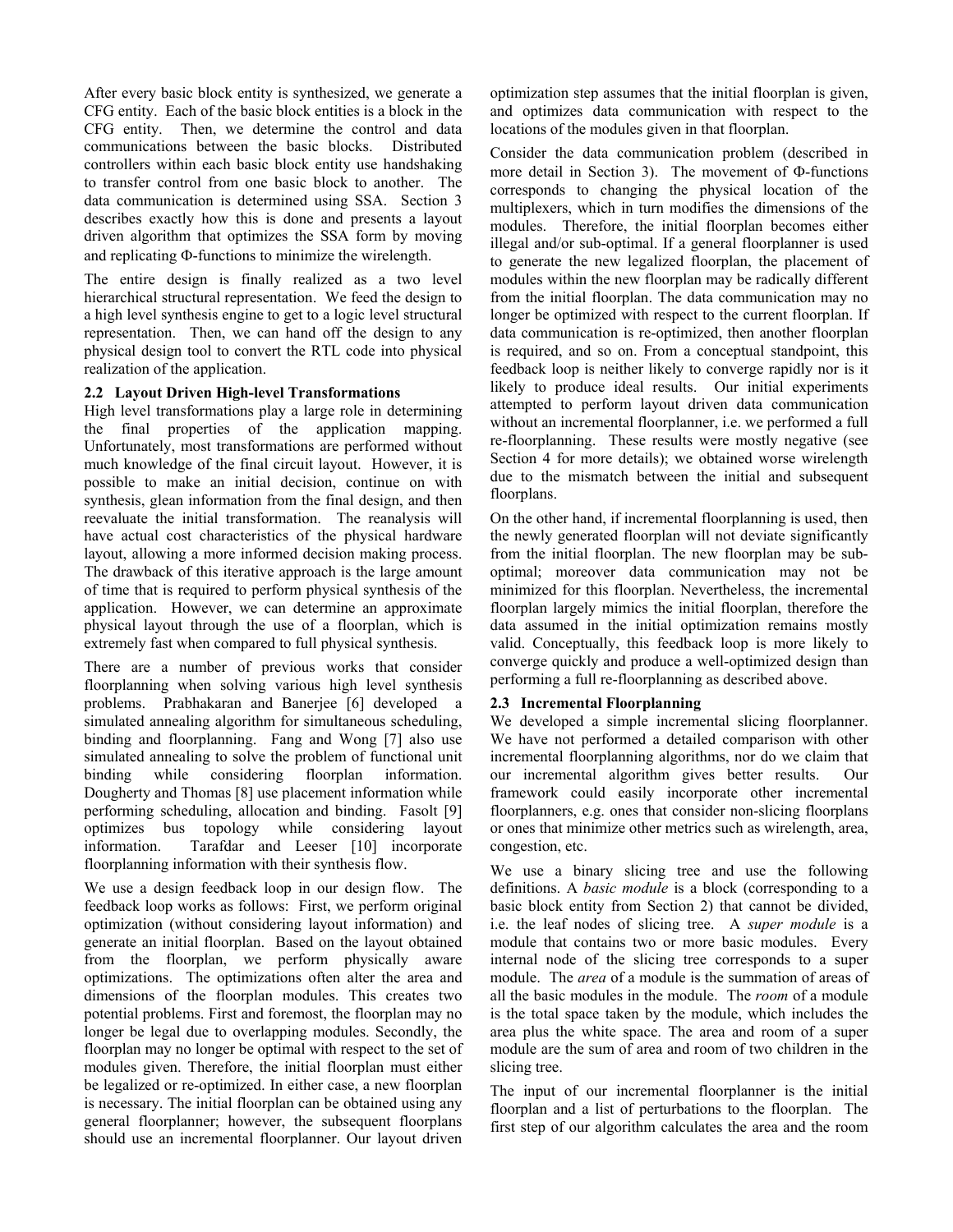for each module in the modified floorplan. If the area of one module is greater than its room, we mark it with "+", otherwise we mark it with "-". FIGURE 1 shows an example. "32/36-" means the area is 32, the room is 36, and it is marked as "-".



**FIGURE 1 The initial floorplan is perturbed, which results in a modified floorplan. The incremental floorplanner generates a legal floorplan while attempting to maintain the structure of the initial floorplan.** 

The next step of the algorithm redistributes the area of the modules to account for the perturbations to the initial floorplan. The algorithm works in a top down fashion to redistribute the area. If one child of a module is marked "+", and the other is marked "-", we reallocate the room of the module by giving some of the room from the "-" module to the "+" module. The room is assigned in proportion to the areas of two sides. For example, in FIGURE 1 b), module 1 has an area of 5 and room of 12 while the super module corresponding to modules 2, 3 and 4 has area 27 but only has room of 24. The algorithm redistributes the room in the incremental floorplan (see FIGURE 1 c) by giving 5.6 units of area for module 1 and the remaining 30.4 for all the other modules (modules 2, 3 and 4). The algorithm continues to traverse the slicing tree and redistributes the room over all of the modules of the floorplan.

If the root super module is positive, i.e. has more area than room, then it is impossible to find a feasible solution. In this case we have to enlarge the room in order to create a feasible solution. We can guarantee all modules will become negative yielding a legal floorplan. In FIGURE 1 b), there are three positive modules in the slicing tree. After traversal, all of the modules become negative (FIGURE 1 c). That means each module can fit its room and we have a legal floorplan.

#### **3. Data Communication**

In order to determine the data exchange between basic blocks in a CDFG, we must establish the relationship between where data is generated and where data is used for calculation. We can determine this relationship through static single assignment. Static single assignment (SSA) renames variables with multiple definitions into distinct variables – one for each definition point. Thus, in SSA each variable name represents a value that is generated by exactly one definition. The variable name represents that value for the entire program.

In order to maintain proper program functionality, we must add Φ-functions into the CDFG. Φ-functions are needed when a particular use of a name is defined at multiple points. A Φ-function takes a set of possible names and outputs the correct one depending on the path of execution. A Φ-function can be viewed as an operation of the control node. Its selection of the proper name, which corresponds to the actual path taken through the program, can be implemented using a control-driven multiplexer. SSA is valuable as a hardware implementation model because it allows us to minimize the data communication by restricting data movement between basic blocks. As each variable in SSA corresponds to a specific value that is never reassigned, a variable is only shared between two basic blocks if one block produces a data value used in the second block.



**FIGURE 2 Synthesized FAST function. Parts a) and b) are a subset of basic blocks from the function's control flow graph along with the** Φ**-function related code. Part a) gives the initial locations of the variables and** Φ**-functions. Part b) shows the layout driven** Φ**-function locations. Part c) is the floorplan corresponding to the initial locations (part a). Part d) shows the incremental floorplan for the moved** Φ**-functions from Part b).** 

The standard placement of Φ-functions is at the earliest temporal join points of the set of basic blocks defining the values to be selected between. This location is known as the *iterated dominance frontier* (IDF). However, other legal placements of Φ-functions exist, and the selection of a placement can have a very large effect on the amount of data communication in the final hardware implementation.

We illustrate our point with FAST function from the MediaBench test suite [11]. FIGURE 2 exhibits SSA form with Φ-function placement at the IDF (FIGURE 2a). It also shows the corresponding initial floorplan (FIGURE 2c). The lines in the floorplan correspond to the data communication required by the three Φ-functions. The Φ-functions are placed in blocks 6 and 7. Of the three Φ-functions, only the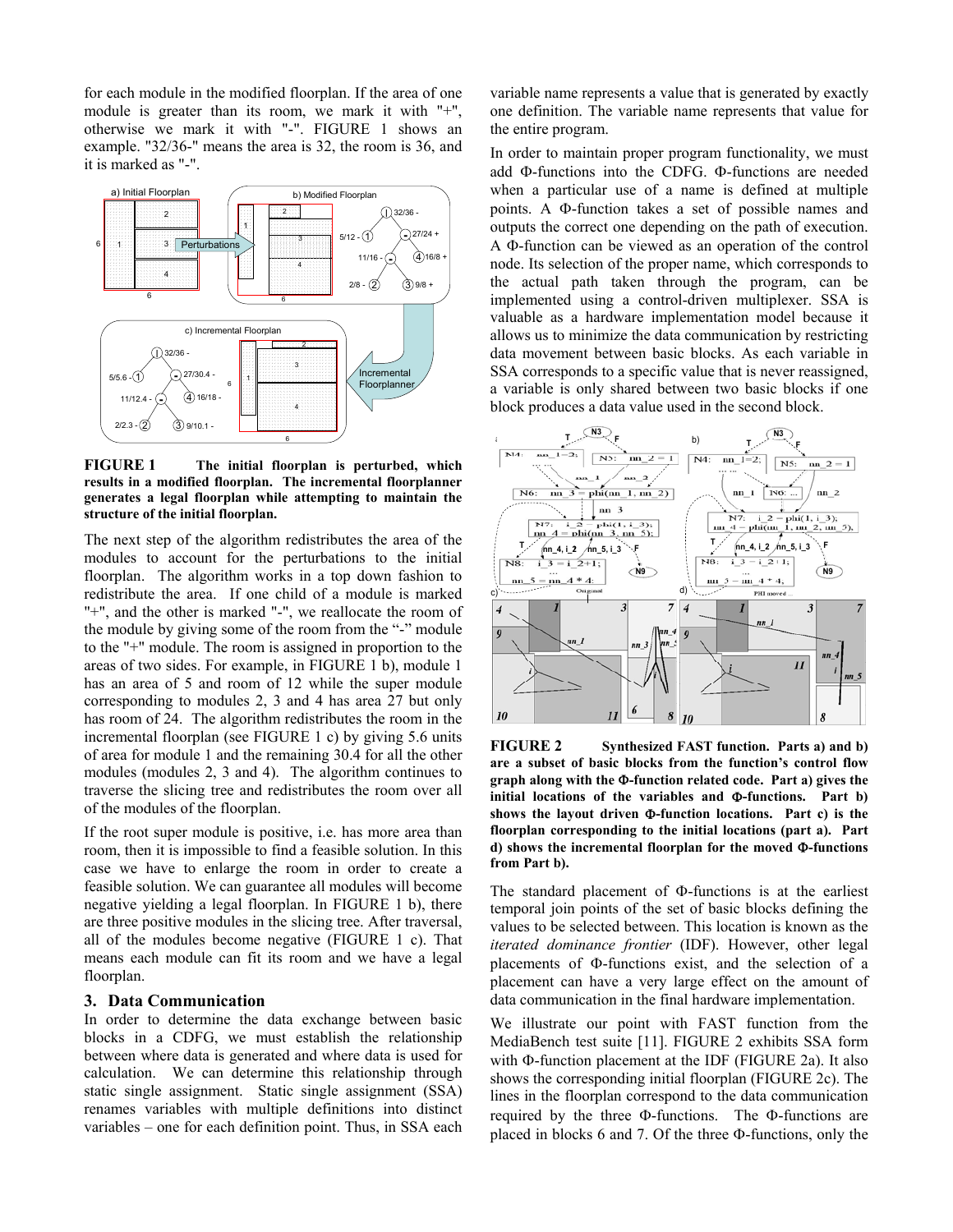Φ-function corresponding to nn\_3 (the one initially in basic block 6), has the opportunity to be moved. The other two Φ-functions only have one correct location, which is their current location at the IDF. By moving Φ-function nn\_3 to block 7 (FIGURE 2b), we eliminate block 6 as it no longer has any computation and increase the area of block 7. Using our incremental floorplanner, we get a new floorplan (FIGURE 2d). The new floorplan has reduced wirelength due to the Φ-function movement. From this example, we can see that traditional IDF Φ-function placement does not always produce optimal data communication. In the following, we show how it is possible to decrease wirelength by changing the position of the Φ-functions.

#### **3.1 Problem Definition**

The Φ-placement problem is formalized as follows: Given a CFG  $G_{cfg}(V_{cfg}, E_{cfg})$  and a fully connected, weighted data cost graph  $G_{cost}(V_{cost}, E_{cost})$  defining the data communication cost between every basic block in the CDFG.  $V_{cost}$  is the exact set of CDFG basic blocks, i.e.  $V_{cost} = V_{cfg}$ , and

$$
E_{\text{cost}} = \{e_{ij} | head(e_{ij}) = v_i \wedge tail(e_{ij}) = v_j \wedge v_i, v_j \in V_{\text{cost}} \wedge i \neq j\}
$$

The *Phi Placement Problem* finds the set *place*(φa) for each φ-function φa, such that the total communication cost *C* for  $place(\phi_a)$  is minimized, where data cost  $C(place(\phi_a))$  of a  $\Phi$ function  $φ_a$  is represented by

$$
C(place(\varphi_a)) = \sum_{p \in place(\varphi_a) s \in S(\varphi_a)} \sum_{s \in S(\varphi_a)} weight(\varphi_{sp}) +
$$
  

$$
\sum_{p \in place(\varphi_a) d \in D(\varphi_a)} \begin{cases} 0 & \text{if no path } p \to \text{d exists} \\ weight(\varphi_{ap}) & \text{otherwise} \end{cases}
$$

In the above equation, each element  $p$  of set  $place(\phi_a)$  is a basic block in the CFG at which that Φ-function may be placed (i.e. a candidate Φ-node). The set *S* is the set of blocks that contain source values for the Φ-function. The set *D* is the set of blocks at which the name defined by the Φfunction is used. The edges  $e_{sp}$  and  $e_{dp}$  are edges of the graph *Gcost*. The solution to this problem, i.e. the sets of blocks of  $place(\phi_a)$ , is subject to the following constraints, which maintain the program's correctness in SSA form:

# $\forall s \in S(\phi_a)$  ∃ a control flow path s -+-> p  $\forall p \in place(\phi_a)$

<sup>∀</sup>*d*∈*D(*φ*a)* ∃ *at least one p*∈*place(*φ*a) such that p-+->d* 

The notation  $x \rightarrow +\infty$  y is the iterated non-inclusive edge, which represents the set of edges in the directed path from x to y. The first constraint maintains that the definition of each source variable of a Φ-function is live at each block defining that function. This enables proper propagation of source values to a Φ-function that it may select between them. The second constraint maintains that every destination (or use) of a Φ-function's value can be reached by at least one basic block which defines the Φ-function. In other words, the variable of a Φ-function will be live at any given block that uses it. Each of these constraints is trivially required for program correctness, as we must ensure that a variable's definition may reach its use point.

#### **3.2** Φ**-Placement Algorithm**

The solution to this problem requires finding and measuring the cost of various possibilities of *place*(φ) for a given Φfunction. The permuted list of possible  $\Phi$  placements has been proven to be exponential, as Φ-functions may be moved and/or replicated from the original iterated dominance frontier position, and these replicas themselves may be moved and/or replicated, etc. When considering placement options, the number of times a Φ-function may be duplicated in a placement is constrained by a constant k. This constant limits the number of Φ-functions allowed in a given placement *place*( $\phi$ ). By constraining  $|place(\phi)| \leq k$ , we do limit our design space, but we are also placing a pragmatic limitation on the amount of data communication required. For this work, *k* was chosen to be 3. This intuition is empirically backed by the applications in the benchmark suite. We found that most Φ-functions have only two sources, and almost all of them have less than four destinations. Thus, we feel that our restriction of |*place*(φ)| is economic in terms of number of wires and multiplexers used.

|     | <b><math>\Phi</math>-Placement Algorithm</b>                  | <b>FindPlacementOptions</b>                                       |  |  |
|-----|---------------------------------------------------------------|-------------------------------------------------------------------|--|--|
| 1.  | Given a CFG $G_{cfo}(V_{cfo} E_{cfo})$                        | Algorithm                                                         |  |  |
| 2.  | perform_ssa( $G_{cta}$ )                                      | Given a set of CFG Nodes R<br>1.                                  |  |  |
| 3.  | calculate_def_use_chains(G <sub>cfa</sub> )                   | 2.<br>$\phi$ -options $\leftarrow \varnothing$                    |  |  |
| 4.  | remove_back_edges( $G_{cb}$ )                                 | 3.<br>insert(R) into $\phi$ -options                              |  |  |
| 5.  | topological_sort( $G_{cfo}$ )                                 | <b>foreach</b> instruction $i \in R$<br>4.                        |  |  |
| 6.  | foreach vertex $v \in V_{cb}$                                 | 5.<br>if( <i>i</i> is a destination of $\phi$ -function f)        |  |  |
| 7.  | foreach $\phi$ -node $\phi \in V$                             | 6.<br>return $\phi$ -options                                      |  |  |
| 8.  | $s \leftarrow \phi$ sources                                   | 7.<br>temp $\phi$ -options $\leftarrow \varnothing$               |  |  |
| 9.  | $d \leftarrow  def $ use chain( $\phi$ .dest)                 | 8.<br>foreach non-dominated child c of R                          |  |  |
| 10. | $IDF \leftarrow iterated\_dominance\_fronter(s)$              | 9.<br>temp $\phi$ -options $\leftarrow$                           |  |  |
| 11. | $Possible Placements \leftarrow$<br>findPlacementOptions(IDF) | crossProductJoin(temp $\phi$ options,<br>findPlacementOptions(c)) |  |  |
| 12. | $place(\phi) \leftarrow$<br>selectBest(PossiblePlacements)    | 10. return $\phi$ -options $\cup$ temp_ $\phi$ -options           |  |  |
| 13. | distribute/duplicate $\phi$ to place( $\phi$ )                |                                                                   |  |  |

#### **FIGURE 3** Φ**-Placement Algorithm and the FindPlacementOptions Algorithm, which recursively builds candidate sets for place(**φ**)**

The Φ-Placement Algorithm (FIGURE 3) builds a set of placement options for each Φ-function. These placement options are limited to *k* CFG basic blocks per placement. The placement options are found using a search function (lines 10-11), which starts execution at the iterated dominance frontier of the Φ-function's sources. After the set of possible placement options are discovered by the function *findPlacementOptions*, each of the placement options is evaluated via the cost function, which will be described briefly. The best  $\Phi$  placement option is used, and the  $\Phi$ function is distributed and duplicated to this final placement. The algorithm's internal representation of each placement option is a set of numbers, where each number represents a CFG block where the Φ-function must be placed.

The function *findPlacementOptions* is a recursive algorithm which generates the possible placements for each Φfunction. To generate the set of sets which lists the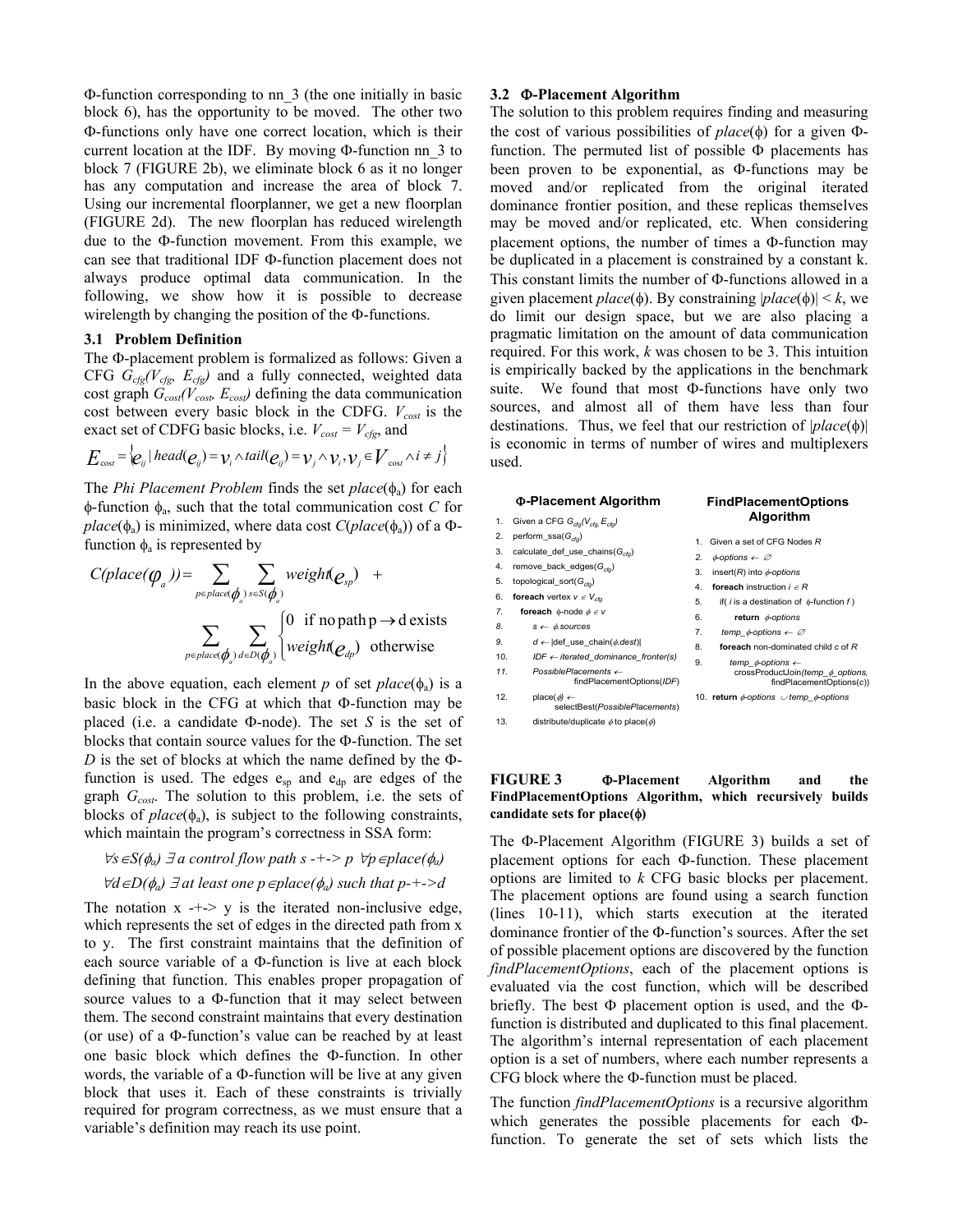placement options, *findPlacementOptions* uses dominance information to traverse the graph in top-down fashion. Line 10 of the *findPlacementOptions* algorithm makes use of a binary function named *crossProductJoin*, which takes two sets of sets and combines them, removing duplicates and sets that are supersets of other sets. This removal of supersets ensures that the Φ-function is only placed at as many blocks as necessary. Additionally, *crossProductJoin* immediately drops any sets from the generated set of sets which are larger than *k*.

The cost between a given pair of basic blocks has two components: the distance between the blocks on the floorplan, and the amount of data communicated between these two blocks using wires. The distance between a pair of blocks on the floorplan is taken using the Euclidean (centerto-center) distance between the modules. The amount of data communicated between two blocks is the sum of the total bits of communication passed between these blocks. The formula representing the communication cost between any two basic blocks *i* and *j* (with Euclidean distance *Euclidean(i,j)* and total communication amount *bits(i,j)* ) is  $Cost[i,j] = Euclidean (i,j)*bits(i,j)$ . Of course, other cost functions are possible. Our framework allows us to simply replace the above cost function with any other cost function of interest during Φ-function evaluation.

## **4. Experimental Results**

In order to verify the purposed approach, ten functions from MediaBench [11] were synthesized using the design flow specified in Section 2. This section presents these experimental results. Table 1 shows some statistical information of those benchmarks. *Block* gives the number of basic blocks, <sup>Φ</sup> gives the number of Φ-function, *links* gives the number of variables between blocks, *weight* is the total number of links times the bit width of the links and *initial WL* is the wirelength from the initial floorplan.

|  |  |  |  | Table 1: Statistical Information of all benchmarks used |  |
|--|--|--|--|---------------------------------------------------------|--|
|--|--|--|--|---------------------------------------------------------|--|

|                | benchmark          | blocks | Φ   | links | weight | Initial WL |
|----------------|--------------------|--------|-----|-------|--------|------------|
| 1              | adpcm<br>coder     | 33     | 31  | 54    | 2688   | 35568      |
| $\overline{2}$ | adpcm<br>decoder   | 26     | 23  | 44    | 1952   | 21588      |
| 3              | internal<br>filter | 10     | 143 | 60    | 17088  | 411637     |
| 4              | Internal<br>expand | 101    | 94  | 257   | 14336  | 317031     |
| 5              | compress<br>output | 34     | 17  | 60    | 2368   | 29114      |
| 6              | mpeg2dec<br>block  | 62     | 13  | 66    | 2272   | 34510      |
| 7              | mpeg2dec<br>vector | 16     | 4   | 26    | 1024   | 4366       |
| 8              | <b>FAST</b>        | 14     | 4   | 15    | 704    | 3714       |
| 9              | FR4TR              | 77     | 87  | 155   | 704    | 340697     |
| 10             | det                | 12     | 5   | 13    | 7936   | 3772       |

To measure the effectiveness of introducing feedback into the design flow, we compiled functions from MediaBench into CDFG form. We converted these CDFGs into SSA form, and placed the Φ-functions according to the algorithm in [1]. Finally, we converted these SSA-form CDFGs into behavioral and structural VHDL, and synthesized the designs in Synopsys Design Compiler. We took the individual areas of each design module (corresponding to basic blocks from the CDFG) from Synopsys. We created a net file using information from our behavioral VHDL conversion pass. The net file listed the connections and connection-widths (in bits) between blocks. These files were supplied to a floorplanner based on simulated annealing [12], which was then executed to create a working floorplan. The output of the floorplanner was converted into a cost matrix as described in Section 3. This is the *initial iteration*.

Next the MachSUIF compiler pass performing SSA was reexecuted upon each benchmark, this time with the benchmark's cost matrix from the first synthesis iteration. Φ-functions were replicated and distributed as described in Section 3. Then the conversion to VHDL and subsequent synthesis with Synopsys Design Compiler was repeated with the new Φ placement. New data and net files were created from this synthesis, and the floorplanner was reexecuted. This creation of the final floorplan concluded the *incremental iteration*.

Our initial experiments did not use an incremental floorplanner in the second synthesis iteration. Rather we performed a full floorplanning [12]. The results were almost all negative and in most cases there was a drastic increase in wirelength. Although the layout driven transformations made an informed Φ placement decision using the design's physical characteristics, the decisions were based upon the characteristics of the initial iteration. If the second synthesis iteration is sufficiently different than the first iteration, then these decisions may not lead to data communication reduction. In other words, a large difference between the first and second synthesized designs may lead to unexpected results in feedback-driven optimization. We found that even a small change in some module areas can result in an entirely different floorplan for the second design iteration. In the end, feedback-driven optimization of data communication fails for these experiments, largely because the feedback of the first design's floorplan has no bearing on the subsequent redesign. The randomness of simulated annealing and module size changes due to Φ-function movement results in an unpredictable final floorplan. Thus it becomes very difficult to estimate physical characteristics of the final circuit at the compiler level.

If we were able to send the original floorplan back to the floorplanner for redesign, and constrain the floorplanner to make only essential moves on the new modules such that all pieces fit, we might obtain better results. In this case, the floorplanner would make much fewer random decisions during the second design iteration, and the redesign might approximate the characteristics of the original design more closely. This motivates the need for incremental floorplanning in the feedback loop.

Let us first consider the extreme case when the data communication optimizations do not have any affect on the floorplan. This is an unrealistic assumption, however it can